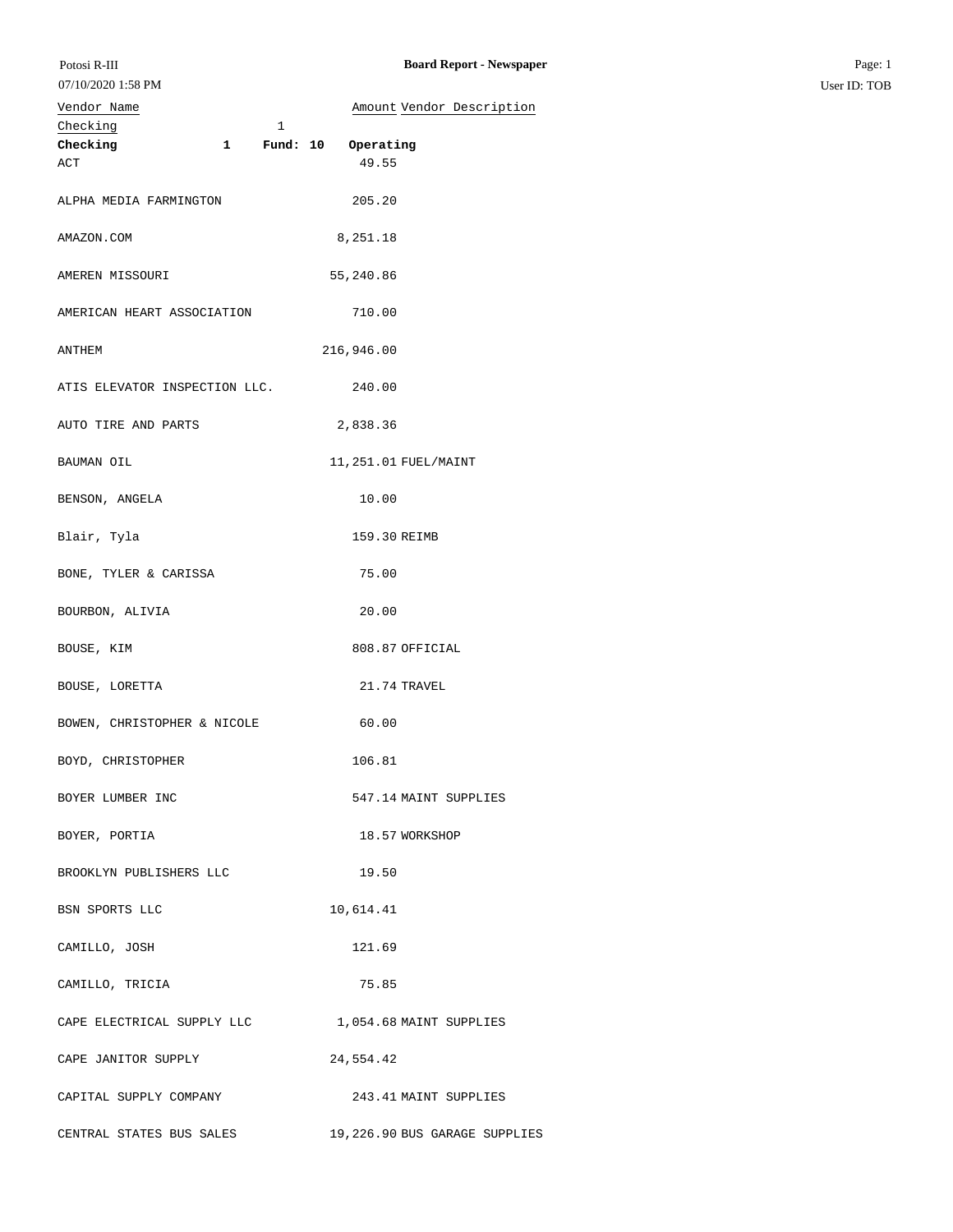| Potosi R-III                             | <b>Board Report - Newspaper</b> | Page: 2      |
|------------------------------------------|---------------------------------|--------------|
| 07/10/2020 1:58 PM                       |                                 | User ID: TOB |
| Vendor Name                              | Amount Vendor Description       |              |
| CENTURYLINK                              | 5, 912.94 TELEPHONE             |              |
|                                          |                                 |              |
| CHAZELLE BROTHERS                        | 149.50 UPS/SUPPLIES             |              |
|                                          |                                 |              |
| CHAZELLE, TAMMY                          | 688.50 REIMB                    |              |
|                                          |                                 |              |
| CHEMSEARCH                               | 281.25 SUPPLIES                 |              |
|                                          |                                 |              |
| CINTAS                                   | 182.02                          |              |
|                                          |                                 |              |
| CLAPP, DEANNA                            | 61.20                           |              |
| CLEAN UNIFORM COMPANY                    | 1,244.94                        |              |
|                                          |                                 |              |
| COLEMAN TREE SERVICE                     | 2,600.00                        |              |
|                                          |                                 |              |
| COLEMAN, KYLE                            | 200.00                          |              |
|                                          |                                 |              |
| Coleman, Mariah                          | 108.12                          |              |
|                                          |                                 |              |
| COLEMAN, STACY                           | 61.56                           |              |
|                                          |                                 |              |
| COUNTRY CORNER FLORIST                   | 1,000.00                        |              |
| COURTOIS, MAKAYLA                        | 100.00                          |              |
|                                          |                                 |              |
| COX, JOHN                                | 59.40                           |              |
|                                          |                                 |              |
| CRADER, JEFFREY & DANIELLE               | 80.00                           |              |
|                                          |                                 |              |
| CROSS, ALIZA                             | 20.00                           |              |
|                                          | 81.00 WATER SOFTENER            |              |
| CULLIGAN                                 |                                 |              |
| CUSTOM HOME ELEVATORS                    | 300.00                          |              |
|                                          |                                 |              |
| DAVIS, RANDY                             | 1,854.00                        |              |
|                                          |                                 |              |
| DECLUE, ZOE                              | 200.00                          |              |
|                                          |                                 |              |
| DEMARINIS, ASHLEE                        | 69.30                           |              |
|                                          |                                 |              |
| DESOTO ELECTRICAL PRODUCTS INC. 2,343.09 |                                 |              |
| DESOTO HIGH SCHOOL                       | 170.26                          |              |
|                                          |                                 |              |
| DICKEY BUB                               | 531.37                          |              |
|                                          |                                 |              |
| DISCOUNT SCHOOL SUPPLY                   | 46.80                           |              |
|                                          |                                 |              |
| DOCKINS BROADCAST GROUP                  | 1,000.00                        |              |
|                                          |                                 |              |
| DOUGLAS, KIM                             | 27.90                           |              |
| DOYLE, OLLIE                             | 49.73                           |              |
|                                          |                                 |              |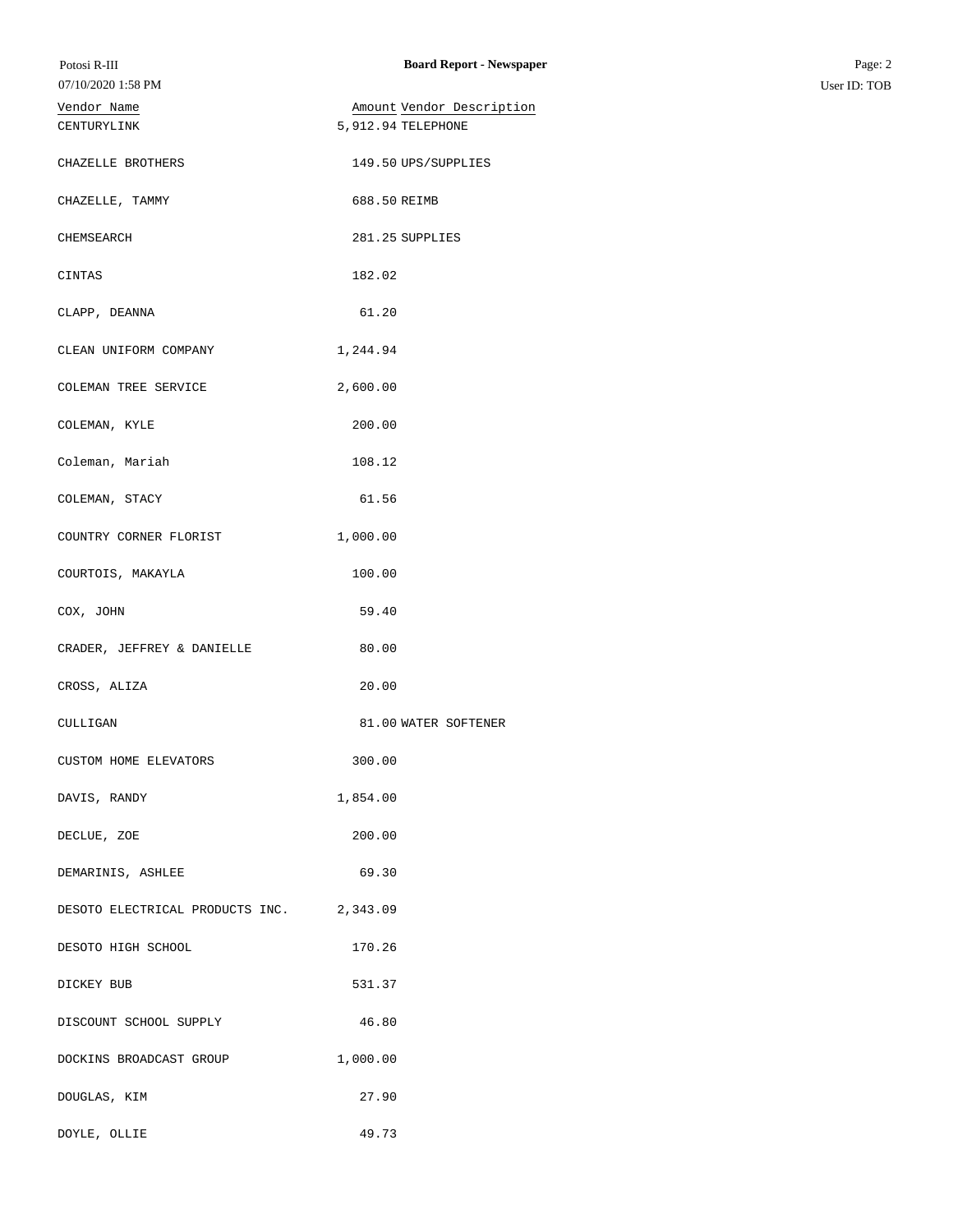| Potosi R-III<br>07/10/2020 1:58 PM         | <b>Board Report - Newspaper</b> | Page: 3<br>User ID: TOB |
|--------------------------------------------|---------------------------------|-------------------------|
|                                            |                                 |                         |
| Vendor Name                                | Amount Vendor Description       |                         |
| EDMONDS ELECTRIC MOTOR                     | 174.27 MOTORS/MAINT             |                         |
| ELDER, JODI                                | 610.55                          |                         |
| ELLIS BATTERY SPECIALISTS LLC              | 679.65                          |                         |
| ENHANCEMENTS, INC.                         | 424.00                          |                         |
| ERIC ARMIN INC. (EAI)                      | 3,974.96                        |                         |
| EWELL EDUCATIONAL SERVICES INC             | 321.00                          |                         |
| EXCELSIOR GRANITE CO                       | 750.00                          |                         |
| EZ FLEX SPORTS MATS                        | 398.00                          |                         |
| Farr, Rebecca                              | 94.49                           |                         |
| FIREFLY COMPUTERS                          | 674.85                          |                         |
| FITZWATER, SANDY                           | 152.10 PAT TRAVEL               |                         |
| FLEISHMAN HILLARD INC                      | 2,603.57                        |                         |
| FOLLETT SCHOOL SOLUTIONS, INC 788.39       |                                 |                         |
| FOURCHE' VALLEY GOLF CLUB                  | 1,650.00                        |                         |
| FOWLER, KARISSA                            | 100.00                          |                         |
| GIBSON, SETH                               | 229.05                          |                         |
| GIBSON, SHARON                             | 11.25 REIMB                     |                         |
| GLAZIER FOOTBALL CLINICS                   | 499.00                          |                         |
| GOLDEN, ANDREA                             | 300.00                          |                         |
| GOODSON, DANNY                             | 98.55 SUB ON PREP               |                         |
| GOUGH, GABBY                               | 20.00                           |                         |
| GOULD, AMY                                 | 20.00                           |                         |
| GOVRO, DELANEY                             | 20.00                           |                         |
| GRAPHIC EDGE                               | 1,042.38                        |                         |
| GREENSPRO, INC                             | 1,860.50                        |                         |
| HARBISON, CONNIE                           | 233.25                          |                         |
| HART OF THE WASH CLEANING<br>SUPPLIES, LLC | 2,292.50                        |                         |
| HARTLEY, KIM                               | 26.10                           |                         |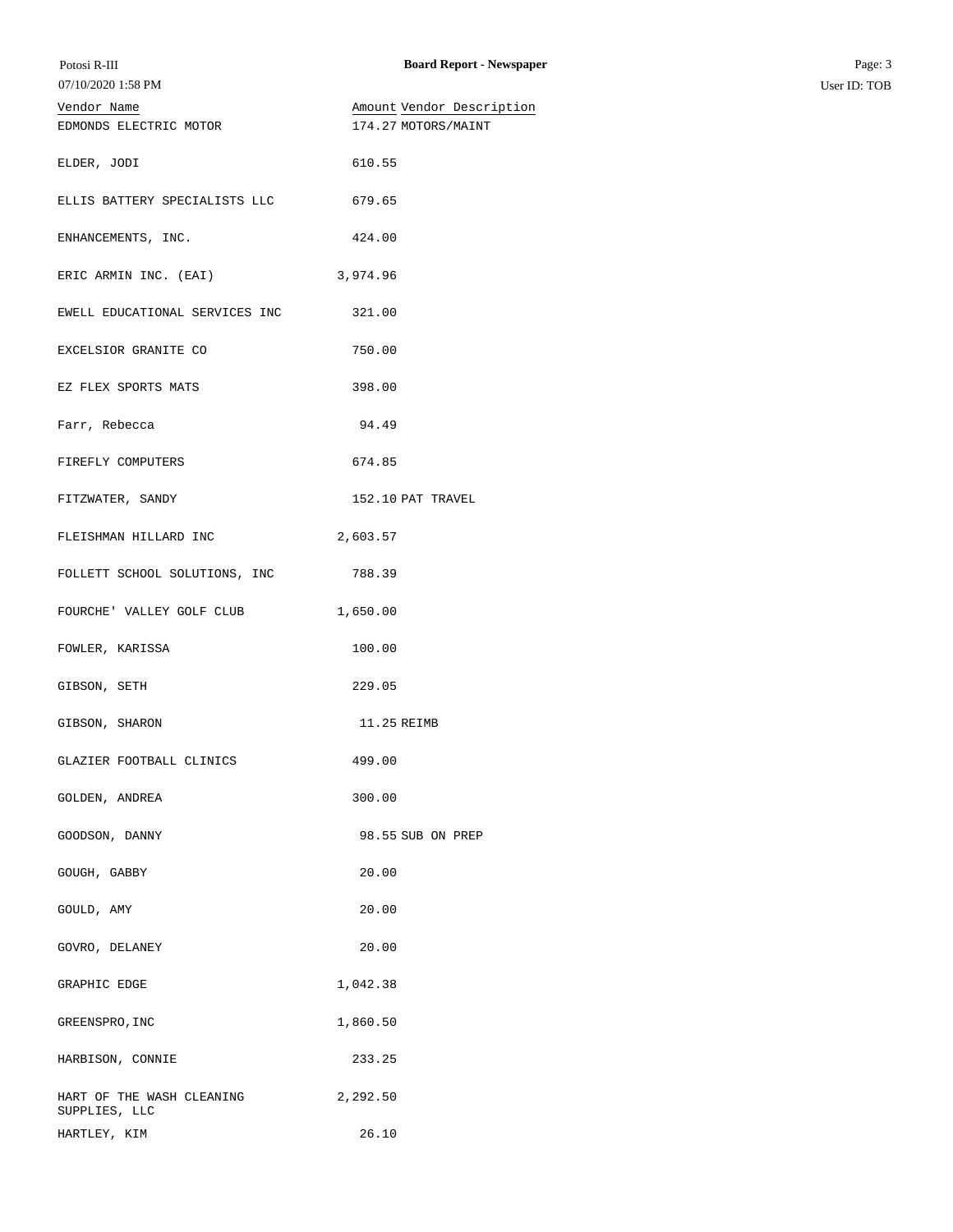| Potosi R-III                               | <b>Board Report - Newspaper</b> | Page: 4      |
|--------------------------------------------|---------------------------------|--------------|
| 07/10/2020 1:58 PM                         |                                 | User ID: TOB |
| Vendor Name                                | Amount Vendor Description       |              |
| HAWKINS, KOLTON                            | 142.85                          |              |
| HEDGECORTH, AMANDA                         | 100.00 REIMB                    |              |
| HERMITAGE ART COMPANY INC                  | 125.82 SUPPLIES                 |              |
| HOBSON, SANDY                              | 85.00                           |              |
| HOLLOWAY DISTRIBUTING INC                  | 11,057.85                       |              |
| HOUGHTON MIFFLIN HARCOURT<br>PUBLISHING CO | 437.58 WORKBOOKS                |              |
| HOWELL, B. JEAN                            | 9.91                            |              |
| Hubbs, Brant                               | 289.49                          |              |
| HUMMERT INTERNATIONAL                      | 656.40                          |              |
| HUTSON, JOSLYN                             | 20.00                           |              |
| INDEPENDENT JOURNAL INC                    | 2,703.25 AD                     |              |
| INNOVATIVE OPTIONS, LLC.                   | 2,500.00                        |              |
| INTERSTATE BILLING SERVICE INC             | 17,364.98                       |              |
| JACKSON, SUSAN                             | 13.50                           |              |
| JACOBSEN, JONI                             | 47.25 PARENT ED TRAVEL          |              |
| JENNINGS, TONYA                            | 9.90                            |              |
| JOHNSTONE SUPPLY                           | 207.28 MAINT SUPPLIES           |              |
| JOSTENS INC                                | 1,691.46 YEARBOOKS              |              |
| JOSTENS SEMO GRADUATION PRODUCTS           | 77.45                           |              |
| JTM PROVISIONS CO INC                      | 1,099.11                        |              |
| JUST RIGHT PRINTING                        | 140.70                          |              |
| KAMMERMANN'S EXT CO INC                    | 605.00 PEST CONTROL             |              |
| KEARBEY, CHRIS                             | 254.60                          |              |
| KFMO 1240                                  | 150.00                          |              |
| KURTZEBORN, ABBIGAIL                       | 49.50                           |              |
| LAKESHORE                                  | 1,669.54 SCHOOL SUPPLIES        |              |
| LANGE, HEATHER                             | 158.53                          |              |
| LEON UNIFORM CO.                           | 353.00                          |              |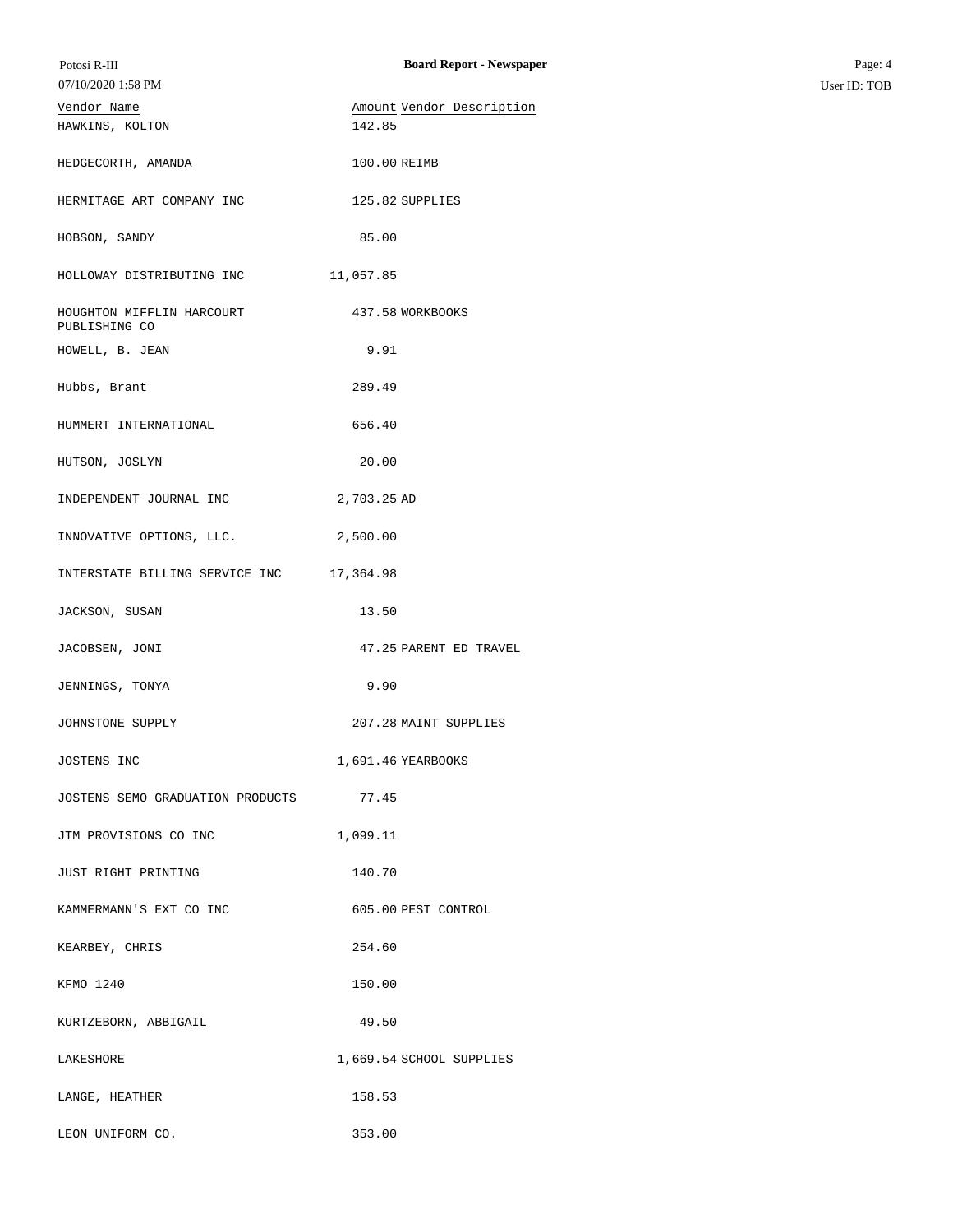| Potosi R-III<br>07/10/2020 1:58 PM    | <b>Board Report - Newspaper</b> | Page: 5<br>User ID: TOB |
|---------------------------------------|---------------------------------|-------------------------|
| Vendor Name                           | Amount Vendor Description       |                         |
| LITTLE CAESAR'S POTOSI                | 69.12                           |                         |
| MAGIC-WRIGHTER INC                    | 60.00                           |                         |
| MANSKER ENTERPRISES                   | 149.00                          |                         |
| MARCO TECHNOLOGIES LLC                | 8,475.25                        |                         |
| MARTIN, LUCI                          | 30.00                           |                         |
| MAXWELL MEDALS & AWARDS               | 1,571.10 AWARDS                 |                         |
| MAXWELL, CHERYL                       | 389.66 WORKSHOP                 |                         |
| MCCOY, STEVEN                         | 99.00                           |                         |
| MCI                                   | 83.36 LONG DISTANCE             |                         |
| MELTON SIGNS & TSHIRTS                | 1,297.00                        |                         |
| MERCER, JORDAYN                       | 700.00                          |                         |
| MERSEAL, HEATHER                      | 63.00 REIMB                     |                         |
| MF ATHLETIC                           | 1,240.50                        |                         |
| Michel, April                         | 14.40                           |                         |
| MICKE, GARY                           | 275.40                          |                         |
| MICKES O'TOOLE, LLC                   | 6,609.00                        |                         |
| MIDWEST SHEET MUSIC                   | 954.08                          |                         |
| MINERAL AREA OFFICE SUPPLY            | 4, 237.68 OFFICE SUPPLIES       |                         |
| MINERAL AREA OVERHEAD DOOR            | 315.00                          |                         |
| MISSEY, EMILY                         | 200.00                          |                         |
| MISSOURI READING INITIATIVE 11,950.00 |                                 |                         |
| MO DIV OF EMPLOYMENT SECURITY         | 15.63 BENEFIT CHARGES           |                         |
| MO DIVISION OF FIRE SAFETY            | 25.00 ELEVATOR INSPECTION       |                         |
| MOORMAN, HUNTER                       | 20.00                           |                         |
| MORGAN, MARTI                         | 98.60 REIMB                     |                         |
| MRTA                                  | 350.00                          |                         |
| MTI DISTRIBUTING INC                  | 751.00                          |                         |
| NASCO                                 | 468.02 SUPPLIES                 |                         |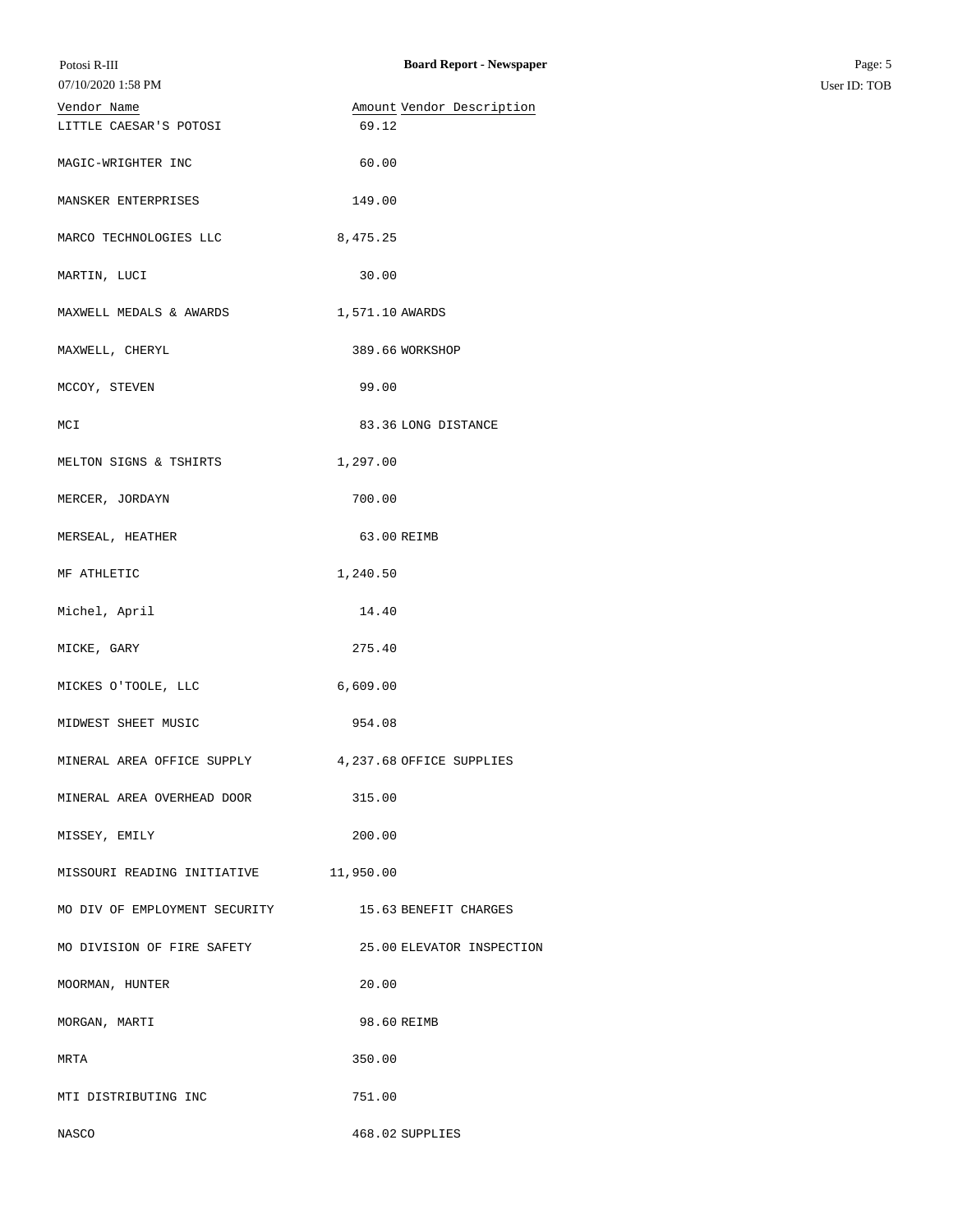| Potosi R-III                                                 | <b>Board Report - Newspaper</b> | Page: 6      |
|--------------------------------------------------------------|---------------------------------|--------------|
| 07/10/2020 1:58 PM                                           |                                 | User ID: TOB |
| Vendor Name                                                  | Amount Vendor Description       |              |
| NATIONAL ACADEMIC QUIZ<br>TOURNAMENTS, LLC                   | 107.00                          |              |
| NICKELSON, CAEBRY                                            | 20.00                           |              |
| 0.D.A.C.S., INC                                              | 250.00                          |              |
| PALEN MUSIC CENTER                                           | 431.00                          |              |
| PARENTS AS TEACHERS                                          | 93.88 CONFERENCE                |              |
| PASHIA, CHELSIE                                              | 20.00                           |              |
| PASHIA, JEFF                                                 | 12.01                           |              |
| PASHIA, SADIE                                                | 10.00                           |              |
| PERMA BOUND BOOKS                                            | 14,375.64 BOOKS                 |              |
| PERRY, PAMELA                                                | 207.90                          |              |
| PESI, INC.                                                   | 219.99                          |              |
| PICKETT, HALEY                                               | 350.00                          |              |
| POPCORNOPOLIS, LLC                                           | 13,747.00                       |              |
| PORTELL, ADAM                                                | 78,759.75                       |              |
| PORTELL, STANLEY                                             | 748.80                          |              |
| PORTER, RAVEN                                                | 21.60                           |              |
| POTOSI HIGH SCHOOL PETTY CASH                                | 60.92                           |              |
| POTOSI LUMBER COMPANY                                        | 431.43 SUPPLIES                 |              |
| POTOSI, CITY OF                                              | 36, 243.43 GAS/WATER/UTILITIES  |              |
| PRAIRIE FARMS DAIRY                                          | 38,275.00                       |              |
| PRATT, GEORGIA                                               | 20.00                           |              |
| PRATTE, JENNELLE                                             | 7.68                            |              |
| PRICE, CARRIE                                                | 200.00                          |              |
| PROFFER WHOLESALE PRODUCE INC 10,022.60 PRODUCE/FOOD SERVICE |                                 |              |
| PROTRONICS TECHNOLOGIES INC                                  | 330.00                          |              |
| QUILL CORPORATION                                            | 213.36 SCHOOL SUPPLIES          |              |
| QUILL LLC                                                    | 127.95                          |              |
| ROGUE CREEK VALLEY                                           | 2,047.30                        |              |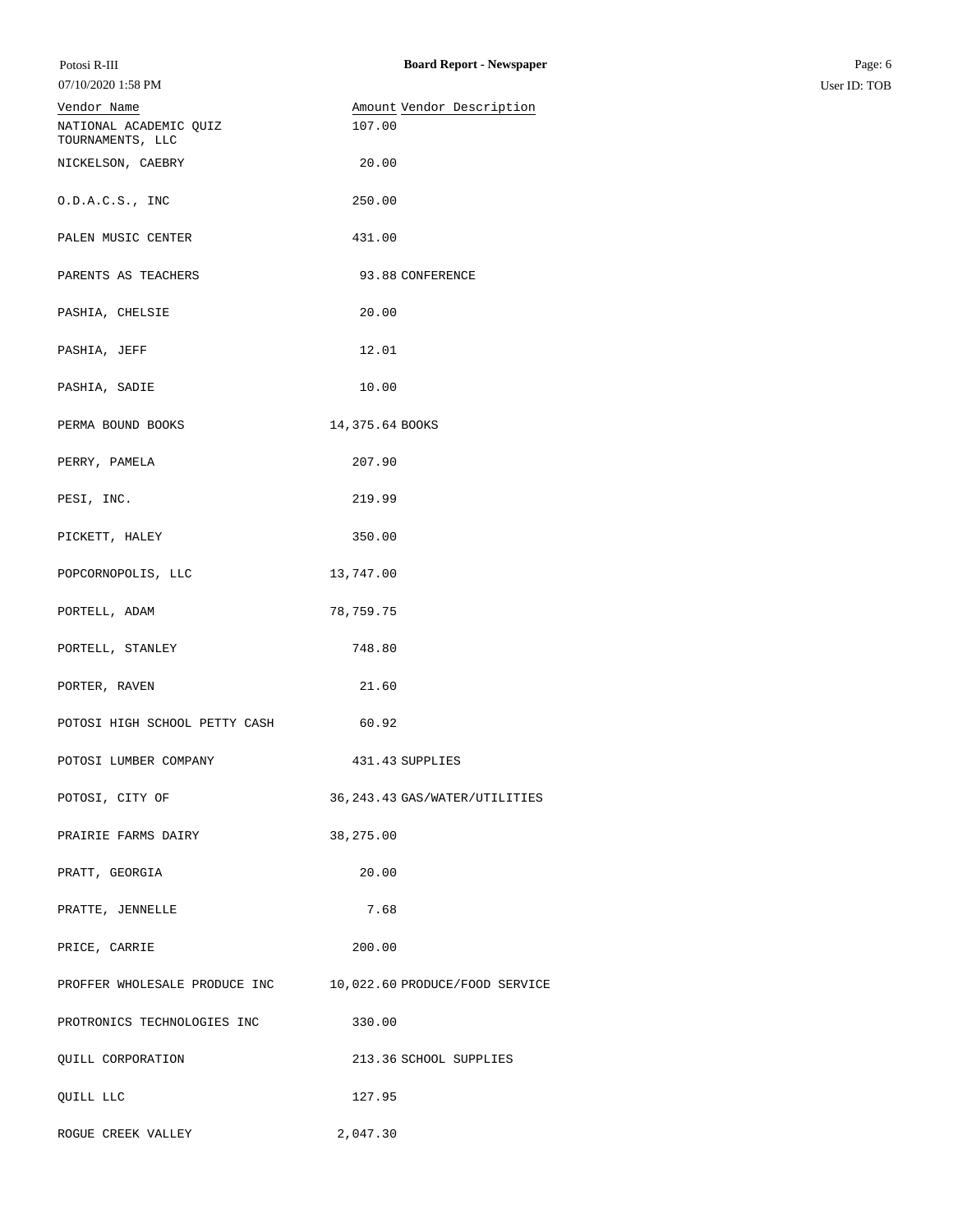| 07/10/2020 1:58 PM              |                                |
|---------------------------------|--------------------------------|
| Vendor Name                     | Amount Vendor Description      |
| ROYAL PAPERS INC                | 6,494.75                       |
| SCHOLASTIC BOOK CLUBS INC       | 96.00                          |
| SCHOLASTIC CLASSROOM MAGAZINES  | 3,033.26                       |
| SCHOLASTIC INC EDUCATION,       | 580.38                         |
| SCHOOL LUNCH SOLUTIONS          | 3,351.81                       |
| SCHOOL SPECIALTY                | 286.08 SCHOOL SUPPLIES         |
| SCIENTIFIC LEARNING             | 4,000.00                       |
| Seiberlich, Jason               | 421.46                         |
| SEMO GRADUATION PRODUCTS        | 176.99                         |
| <b>SGC FOODSERVICE</b>          | 36,758.23 SUPPLIES             |
| SHERWIN WILLIAMS CO             | 7,181.27 PAINT                 |
| SHO-ME TECHNOLOGIES             | 837.60                         |
| SIKES, ALESHA                   | 63.90                          |
| SINCLAIR FLORIST                | 176.00 FLOWERS                 |
| SINGER, KEELI                   | 48.55 REIMB                    |
| SOFTWARE UNLIMITED INC          | 4,900.00 SOFTWARE SUPPLIES AND |
| SOMETHINGCOOL.COM LLC           | 9,225.00                       |
| SOUTHEAST RPDC                  | 450.00                         |
| SOUTHPAW GRAFIX                 | 1,024.00                       |
| ST JAMES CATHOLIC CHURCH        | 40.00                          |
| ST LOUIS UNIVERSITY             | 1,250.00                       |
| STONIE'S SAUSAGE SHOP, INC      | 1,048.94                       |
| SUNLIGHT FEED & FARM CENTER INC | 58.00                          |
| TASTY BRANDS LLC                | 187.47                         |
| TEACHER DIRECT                  | 1,733.98                       |
| TEACHER SYNERGY, LLC.           | 231.00                         |
| TECH ELECTRONICS, INC.          | 2,044.80 MAINT                 |
| THYSSENKRUPP ELEVATOR CORP      | 1,336.95 MAINTENANCE           |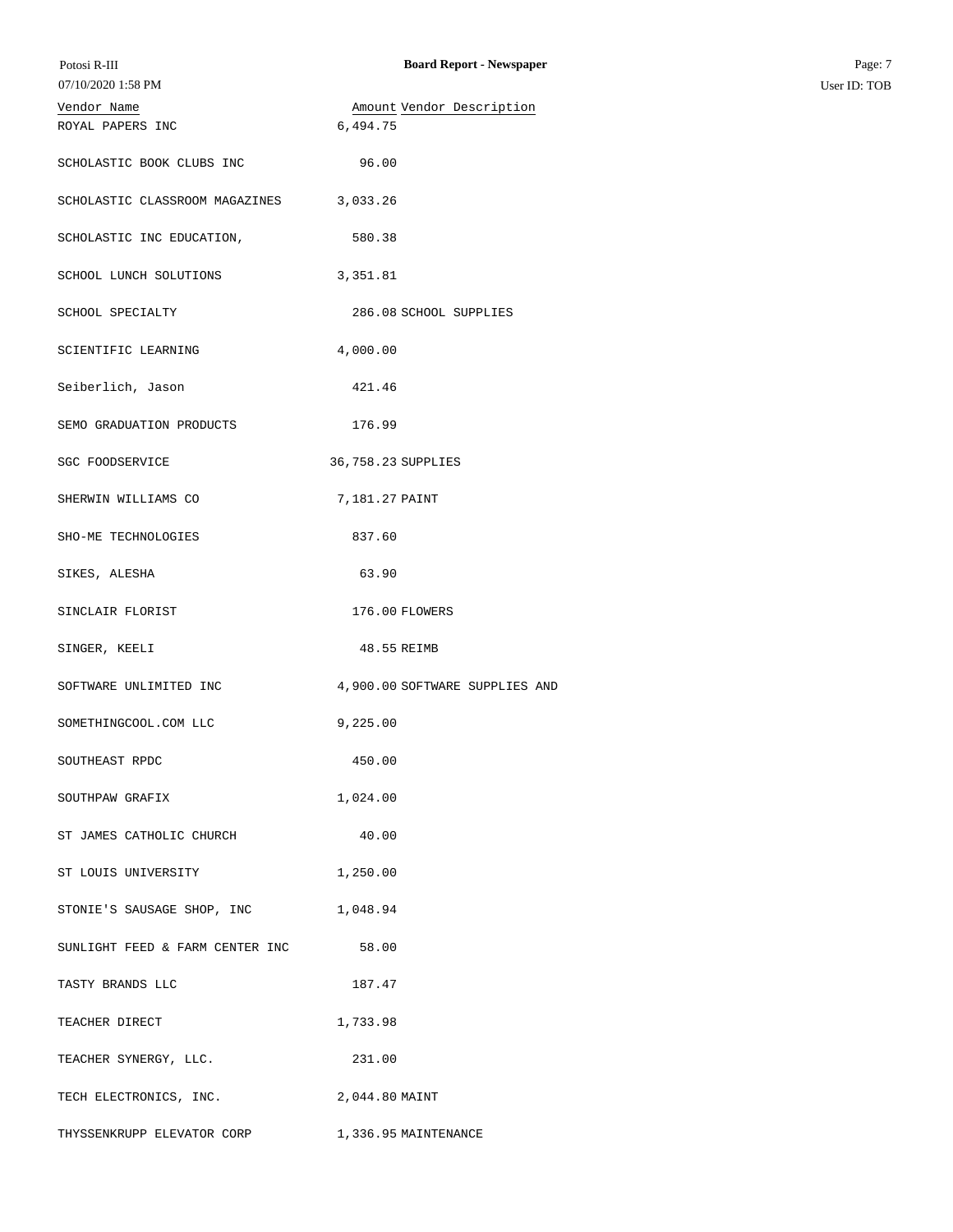| Potosi R-III                                | <b>Board Report - Newspaper</b> |             | Page: 8      |
|---------------------------------------------|---------------------------------|-------------|--------------|
| 07/10/2020 1:58 PM                          |                                 |             | User ID: TOB |
| Vendor Name                                 | Amount Vendor Description       |             |              |
| TIRE BARGAINS                               | 15.00                           |             |              |
| TITAN INDUSTRIAL CHEMICALS LLC 2,066.00     |                                 |             |              |
| TRANE                                       | 3, 214.31                       |             |              |
| TREASURER, STATE OF MISSOURI 2,751.71       |                                 |             |              |
| TREMCO                                      | 819.46 CONSULTING SERVICES      |             |              |
| TROJAN INTERMEDIATE SCHOOL                  | 132.29 OPEN PETTY CASH/TIS      |             |              |
| TUNING, ASHTYN                              | 100.00                          |             |              |
| TYSON FOODS INC                             | 891.21                          |             |              |
| UNITED HEALTHCARE INS                       | 634,010.46                      |             |              |
| UNITED HEALTHCARE LIFE INSURANCE<br>COMPANY | 453.77                          |             |              |
| UNITED MECHANICAL INSULATION, LLC. 719.59   |                                 |             |              |
| UNITED RENTALS INC                          | 1,507.83                        |             |              |
| UNIVERSITY OF MO COLUMBIA-AR                | 900.00                          |             |              |
| US FOODS, INC.                              | 12,823.97                       |             |              |
| VEX ROBOTICS, INC                           | 441.70                          |             |              |
| VISA CARD SERVICES                          | 18,046.42                       |             |              |
| WAGNER PORTRAIT GROUP                       | 2,209.00                        |             |              |
| WALMART COMMUNITY                           | 1,215.79 SUPPLIES               |             |              |
| WALTER, LESLEA                              | 100.00                          |             |              |
| WARDENS EAST END LAUNDRY INC                | 15.75 MOPS CLEANED/HS           |             |              |
| WASTE CONNECTIONS OF MO                     | 5,915.64                        |             |              |
| WESTON, ABBY                                | 800.00                          |             |              |
| WILLIAM V MACGILL & CO                      | 575.68 NURSE SUPPLIES           |             |              |
| WILSON, BRYCE                               | 300.00                          |             |              |
| WINICK, ALEXIS                              | 200.00                          |             |              |
| YANGS 5TH TASTE                             | 1,154.76                        |             |              |
| YMCA OF THE OZARKS                          | 0.00 NEW TEACHERS LUNCH/        |             |              |
|                                             |                                 | Fund Total: | 1,451,243.49 |